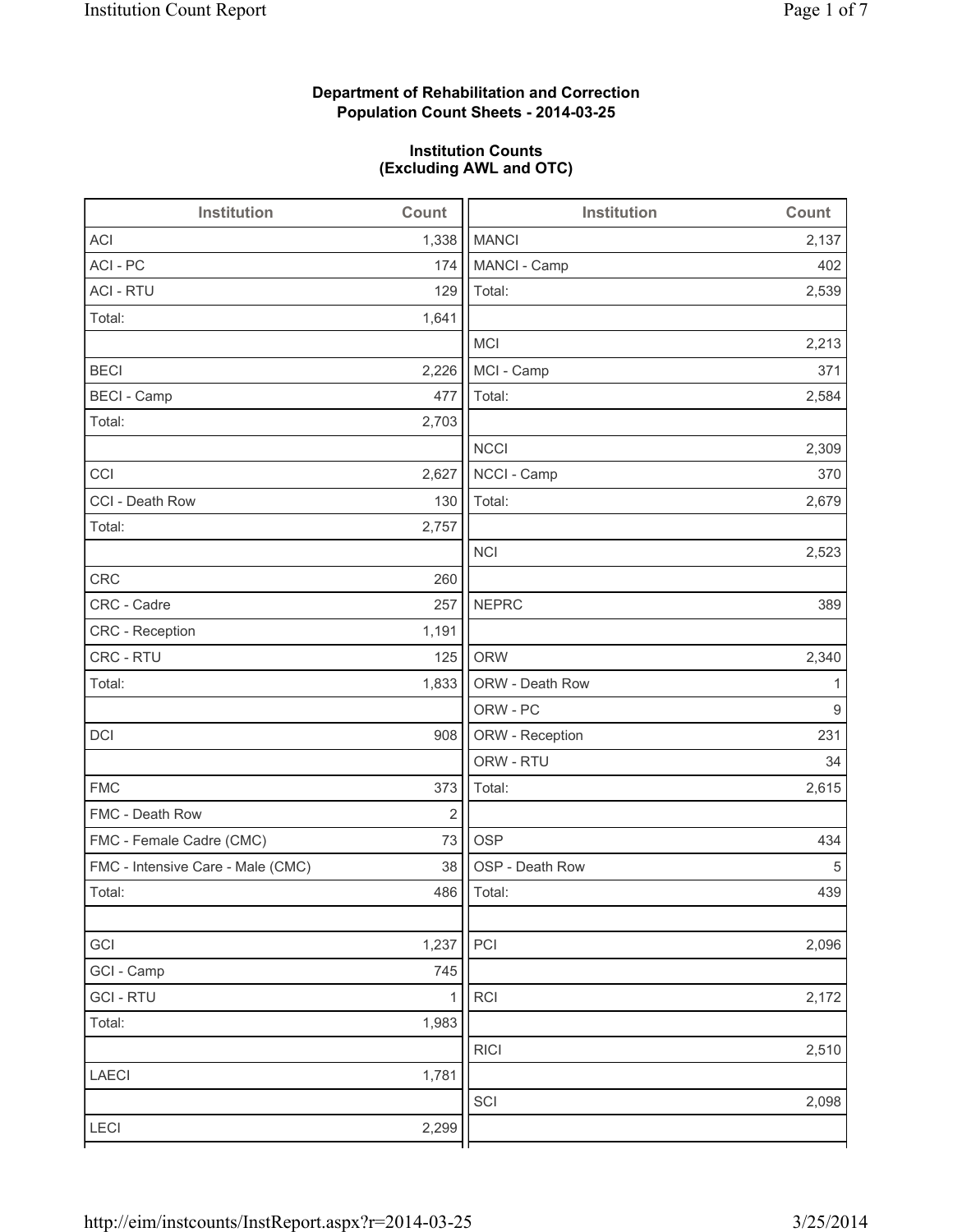| LECI - Camp              | 183   | SOCF        |                          | 1,118  |
|--------------------------|-------|-------------|--------------------------|--------|
| Total:                   | 2,482 | SOCF - RTU  |                          | 65     |
|                          |       | Total:      |                          | 1,183  |
| <b>LOCI</b>              | 2,267 |             |                          |        |
|                          |       | <b>TCI</b>  |                          | 1,115  |
| <b>LORCI</b>             | 152   | TCI - Camp  |                          | 438    |
| LORCI - Cadre            | 224   | Total:      |                          | 1,553  |
| <b>LORCI - Reception</b> | 1,072 |             |                          |        |
| Total:                   | 1,448 | <b>TOCI</b> |                          | 1,054  |
|                          |       |             |                          |        |
| <b>MACI</b>              | 1,015 | <b>WCI</b>  |                          | 1,301  |
| MACI - Minimum           | 1,403 | WCI - RTU   |                          | 49     |
| MACI - Youth             | 17    | Total:      |                          | 1,350  |
| Total:                   | 2,435 |             |                          |        |
|                          |       |             | <b>Total Population:</b> | 50,508 |

\* The Total Population includes 37 Offenders with Reason Codes 30 & 31.

\*\* The Total Population includes 28 Offenders with Reason Code 0A.

#### **Male Population by Security Level (Include AWL and Exclude OTC)**

| <b>Security Level</b>  |                   | <b>Body</b> | <b>AWL</b> | $(-OTC)$ | <b>Total</b> |  |
|------------------------|-------------------|-------------|------------|----------|--------------|--|
| Total Level 5          |                   | 107         |            |          | 107          |  |
| Total Level 4          |                   | 1,730       | 9          | 8        | 1,731        |  |
| Total Level 3          |                   | 11,583      | 120        | 100      | 11,603       |  |
| Total Level 2          |                   | 17,335      | 225        | 152      | 17,408       |  |
| Total Level 1          |                   | 15,553      | 176        | 100      | 15,629       |  |
| <b>Total Death Row</b> |                   | 137         |            | 0        | 138          |  |
|                        | <b>Total Male</b> | 46,445      | 532        | 361      | 46,616       |  |

#### **Female Population by Institution (Include AWL and Exclude OTC)**

|                          | $1.31$ and $1.11$ and $2.31$ and $3.51$ and $3.51$ and $3.51$ |            |          |              |
|--------------------------|---------------------------------------------------------------|------------|----------|--------------|
| Institution              | <b>Body</b>                                                   | <b>AWL</b> | $(-OTC)$ | <b>Total</b> |
| DCI                      | 908                                                           | 8          |          | 909          |
| <b>FMC</b>               | 5                                                             | 3          | 2        | 6            |
| FMC - Female Cadre (CMC) | 73                                                            | O          | 0        | 73           |
| <b>NEPRC</b>             | 389                                                           | 15         | 9        | 395          |
| <b>ORW</b>               | 2,340                                                         | 52         | 27       | 2,365        |
| <b>ORW - Death Row</b>   |                                                               | 0          | 0        |              |
| ORW - PC                 | 9                                                             | $\Omega$   | 0        | 9            |
| ORW - Reception          | 231                                                           | 0          | $\Omega$ | 231          |
| ORW - RTU                | 34                                                            | 0          | 0        | 34           |
|                          |                                                               |            |          |              |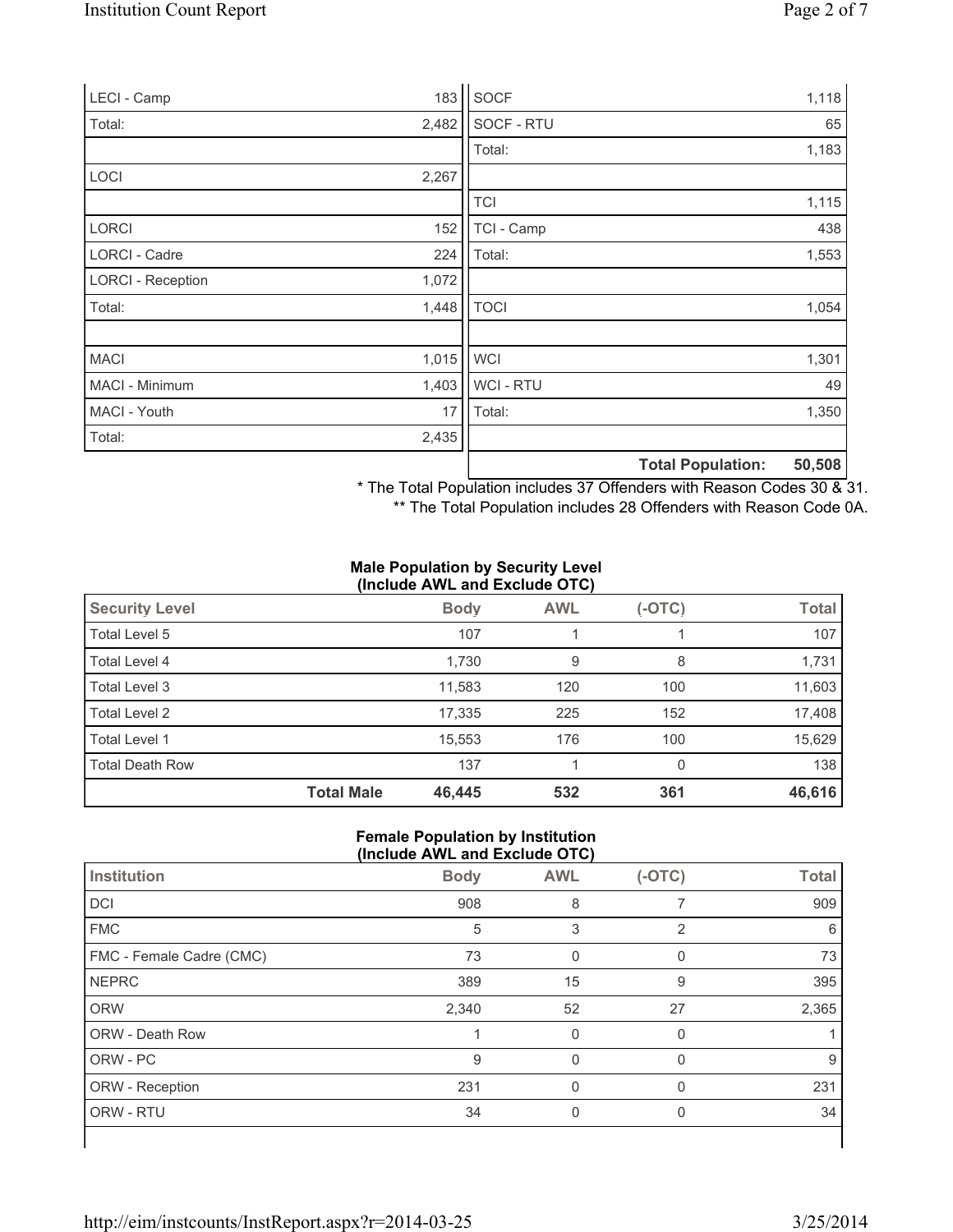| <b>Total Female</b>      | 3,990  | 78  | 45  | 4,023  |
|--------------------------|--------|-----|-----|--------|
| <b>Total Population:</b> | 50.435 | 610 | 406 | 50,639 |

## **Male Population by Institution: Security Level 5 (Include AWL and Exclude OTC)**

| Institution          | <b>Body</b> | <b>AWL</b> | $(-OTC)$ | Total |
|----------------------|-------------|------------|----------|-------|
| <b>OSP</b>           | 102         |            |          | 102   |
| <b>SOCF</b>          |             |            |          | C.    |
| <b>Total Level 5</b> | 107         |            |          | 107   |

## **Male Population by Institution: Security Level 4 (Include AWL and Exclude OTC)**

| Institution            |                      | <b>Body</b>               | - - - ,<br><b>AWL</b> | $(-OTC)$            | <b>Total</b>              |
|------------------------|----------------------|---------------------------|-----------------------|---------------------|---------------------------|
| ACI                    |                      | 1                         | $\mathsf 0$           | $\mathbf 0$         | 1                         |
| $\sf{ACI}$ - $\sf{PC}$ |                      | $\overline{2}$            | $\mathsf{O}\xspace$   | $\mathbf 0$         | $\mathbf 2$               |
| CRC                    |                      | 3                         | $\mathsf{O}\xspace$   | $\mathbf 0$         | 3                         |
| CRC - Reception        |                      | $\ensuremath{\mathsf{3}}$ | $\mathsf{O}\xspace$   | $\mathsf{O}\xspace$ | $\ensuremath{\mathsf{3}}$ |
| CRC - RTU              |                      | $\overline{2}$            | $\mathbf 0$           | $\mathbf 0$         | $\mathbf 2$               |
| <b>FMC</b>             |                      | 1                         | $\mathsf{O}\xspace$   | $\mathsf{O}\xspace$ | 1                         |
| LECI                   |                      | 18                        | $\mathsf 0$           | $\mathbf 0$         | 18                        |
| LOCI                   |                      | $\overline{2}$            | $\mathsf{O}\xspace$   | $\mathbf 0$         | $\overline{2}$            |
| LORCI                  |                      | $\overline{2}$            | $\mathsf{O}\xspace$   | $\mathsf{O}\xspace$ | $\overline{2}$            |
| <b>MANCI</b>           |                      | 27                        | 1                     | $\mathbf{1}$        | 27                        |
| <b>NCI</b>             |                      | 1                         | $\mathsf{O}\xspace$   | $\mathbf 0$         |                           |
| <b>OSP</b>             |                      | 325                       | $\mathsf 0$           | $\mathbf 0$         | 325                       |
| <b>RCI</b>             |                      | 23                        | $\mathsf{O}\xspace$   | $\mathsf{O}\xspace$ | 23                        |
| SOCF                   |                      | 1,045                     | $\,6\,$               | $\,6\,$             | 1,045                     |
| SOCF - RTU             |                      | 58                        | $\mathsf{O}\xspace$   | $\mathsf{O}\xspace$ | 58                        |
| <b>TCI</b>             |                      | 8                         | $\mathsf{O}\xspace$   | $\mathbf 0$         | 8                         |
| <b>TOCI</b>            |                      | 202                       | $\mathbf 1$           | $\mathbf 0$         | 203                       |
| <b>WCI</b>             |                      | 3                         | $\mathbf 1$           | 1                   | $\mathfrak{S}$            |
| WCI - RTU              |                      | $\overline{4}$            | $\mathsf{O}\xspace$   | $\mathsf{O}\xspace$ | 4                         |
|                        | <b>Total Level 4</b> | 1,730                     | 9                     | 8                   | 1,731                     |

#### **Male Population by Institution: Security Level 3 (Include AWL and Exclude OTC)**

| Institution | <b>Body</b> | <b>AWL</b> | $(-OTC)$ | <b>Total</b> |
|-------------|-------------|------------|----------|--------------|
| <b>ACI</b>  | 16          |            |          |              |
| ACI - PC    | 85          |            |          | 85           |
|             |             |            |          |              |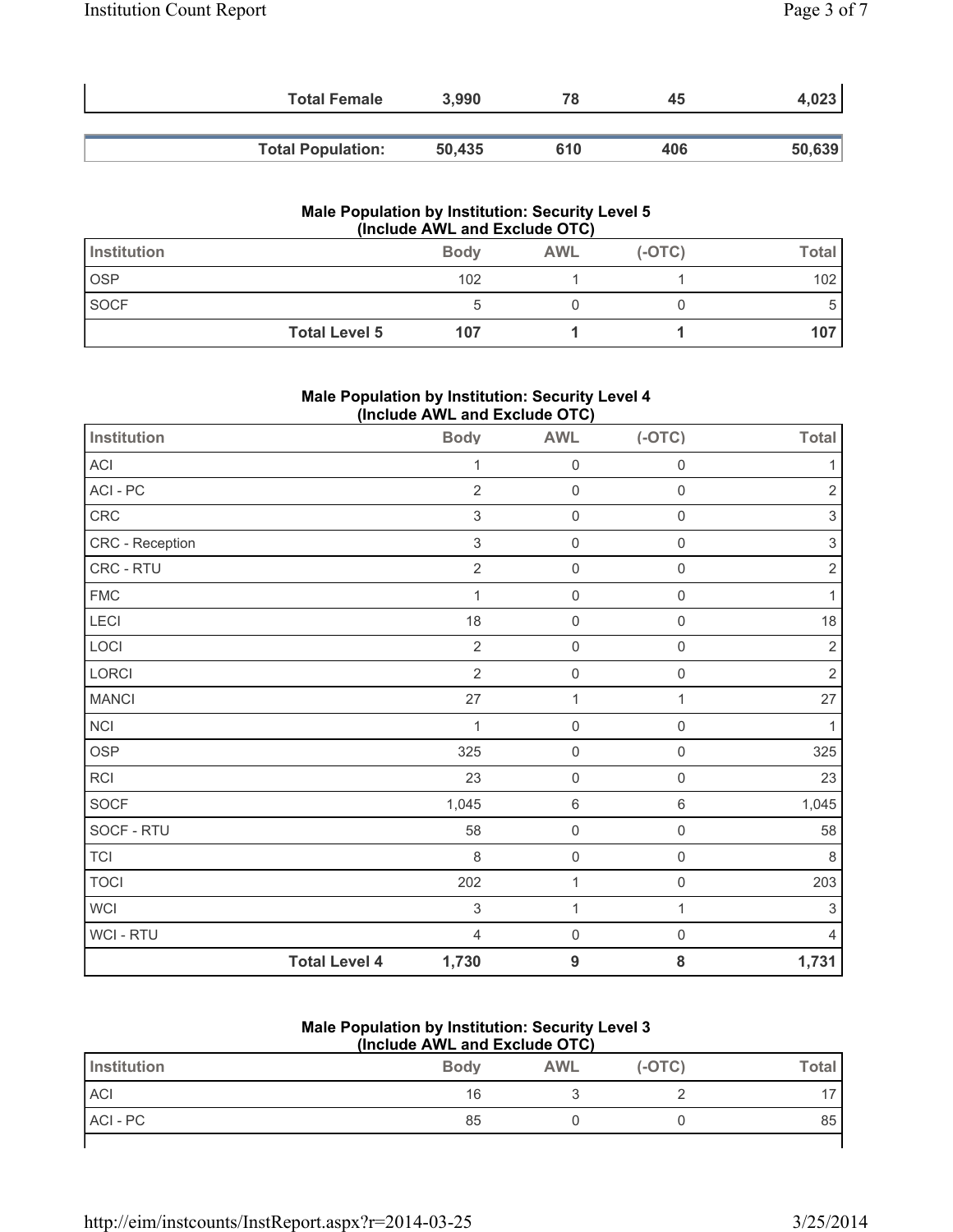| <b>BECI</b>                       |                      | 5                   | $\mathsf 0$             | $\mathbb O$               | 5              |
|-----------------------------------|----------------------|---------------------|-------------------------|---------------------------|----------------|
| CCI                               |                      | $\mathbf 1$         | $\overline{2}$          | $\overline{2}$            | 1              |
| CRC                               |                      | 49                  | $\overline{\mathbf{4}}$ | $\sqrt{2}$                | 51             |
| CRC - Cadre                       |                      | 209                 | $\mathsf 0$             | $\mathsf{O}\xspace$       | 209            |
| CRC - Reception                   |                      | 876                 | 15                      | 14                        | 877            |
| CRC - RTU                         |                      | 89                  | $\mathsf 0$             | $\mathbf 0$               | 89             |
| <b>FMC</b>                        |                      | 12                  | $\mathsf 0$             | $\mathbf 0$               | 12             |
| FMC - Intensive Care - Male (CMC) |                      | $\overline{7}$      | $\mathbf 0$             | $\mathbf 0$               | $\overline{7}$ |
| GCI                               |                      | $\mathbf 1$         | $\mathbf 2$             | $\overline{2}$            | 1              |
| LECI                              |                      | 2,191               | 18                      | 15                        | 2,194          |
| LOCI                              |                      | $\overline{2}$      | $\mathsf 0$             | $\mathsf{O}\xspace$       | $\overline{2}$ |
| LORCI                             |                      | 38                  | $\mathbf 5$             | $\sqrt{5}$                | 38             |
| LORCI - Cadre                     |                      | 208                 | $\mathbf 0$             | $\mathbf 0$               | 208            |
| <b>LORCI - Reception</b>          |                      | 581                 | 16                      | 14                        | 583            |
| <b>MACI</b>                       |                      | 4                   | $\mathsf{O}\xspace$     | $\mathbf 0$               | 4              |
| MACI - Youth                      |                      | 4                   | $\mathbf 0$             | $\mathbf 0$               | 4              |
| <b>MANCI</b>                      |                      | 1,996               | 15                      | 14                        | 1,997          |
| MCI                               |                      | $\overline{2}$      | $\mathsf 0$             | $\mathbf 0$               | $\overline{2}$ |
| <b>NCCI</b>                       |                      | 13                  | $\mathsf 0$             | $\mathsf{O}\xspace$       | 13             |
| NCI                               |                      | 10                  | $\mathsf{O}\xspace$     | $\mathsf{O}\xspace$       | 10             |
| <b>OSP</b>                        |                      | $\mathbf 1$         | $\mathsf{O}\xspace$     | $\mathsf{O}\xspace$       | 1              |
| PCI                               |                      | 42                  | $\overline{4}$          | 1                         | 45             |
| RCI                               |                      | 1,943               | 12                      | $\boldsymbol{9}$          | 1,946          |
| <b>RICI</b>                       |                      | $\overline{7}$      | $\mathsf{O}\xspace$     | $\mathsf{O}\xspace$       | 7              |
| SCI                               |                      | $\mathsf{O}\xspace$ | $\mathbf{1}$            | 1                         | $\pmb{0}$      |
| SOCF                              |                      | 68                  | $\mathsf{O}\xspace$     | $\mathbf 0$               | 68             |
| SOCF - RTU                        |                      | $\boldsymbol{7}$    | $\mathsf{O}\xspace$     | $\mathsf{O}\xspace$       | $\overline{7}$ |
| <b>TCI</b>                        |                      | 1,019               | $10$                    | $\overline{7}$            | 1,022          |
| TCI - Camp                        |                      | $\mathbf 1$         | $\mathsf{O}\xspace$     | $\mathsf{O}\xspace$       | 1              |
| <b>TOCI</b>                       |                      | 805                 | $\mathsf 3$             | $\ensuremath{\mathsf{3}}$ | 805            |
| <b>WCI</b>                        |                      | 1,247               | $10$                    | $\boldsymbol{9}$          | 1,248          |
| WCI - RTU                         |                      | 44                  | $\mathsf 0$             | $\mathbf 0$               | 44             |
|                                   | <b>Total Level 3</b> | 11,583              | 120                     | 100                       | 11,603         |

#### **Male Population by Institution: Security Level 2 (Include AWL and Exclude OTC)**

| Institution      | <b>Body</b> | <b>AWL</b> | $(-OTC)$ | <b>Total</b> |
|------------------|-------------|------------|----------|--------------|
| <b>ACI</b>       | 581         |            |          | 583          |
| ACI - PC         | 59          |            |          | 59           |
| <b>ACI - RTU</b> | 84          |            |          | 84           |
|                  |             |            |          |              |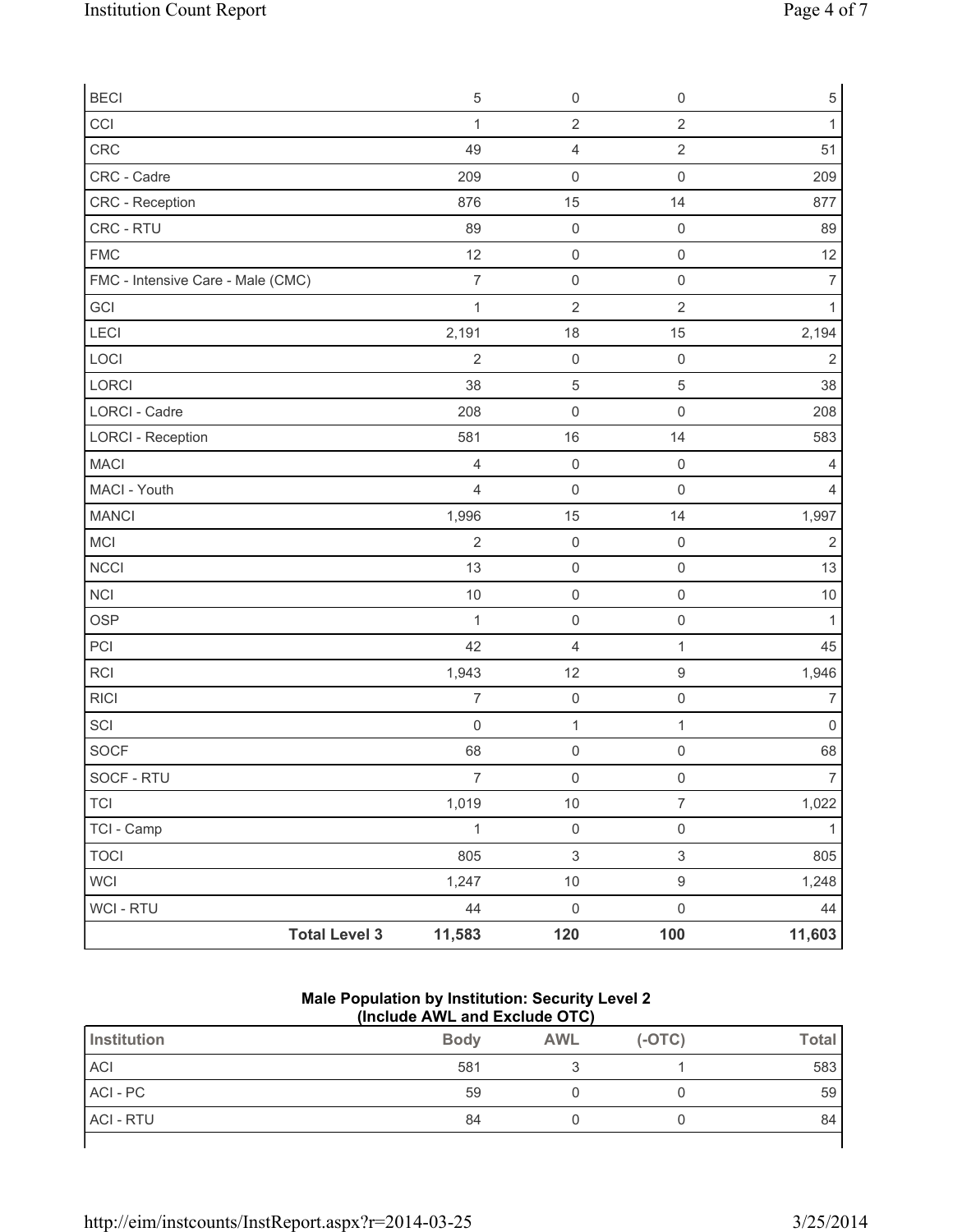| <b>Total Level 2</b>              | 17,335       | 225                       | 152                       | 17,408       |
|-----------------------------------|--------------|---------------------------|---------------------------|--------------|
| WCI - RTU                         | $\mathbf{1}$ | $\mathsf{O}\xspace$       | $\mathsf{O}\xspace$       | $\mathbf{1}$ |
| <b>WCI</b>                        | 51           | $\mathsf 0$               | $\mathsf{O}\xspace$       | 51           |
| <b>TOCI</b>                       | 47           | $\mathbf 1$               | $\mathbf{1}$              | 47           |
| <b>TCI</b>                        | 41           | $\mathbf{1}$              | $\mathbf{1}$              | 41           |
| SCI                               | 1,108        | 15                        | 11                        | 1,112        |
| <b>RICI</b>                       | 777          | $\hbox{9}$                | $\overline{4}$            | 782          |
| RCI                               | 206          | $\sqrt{2}$                | $\mathsf{O}\xspace$       | 208          |
| PCI                               | 809          | $\,8\,$                   | $\mathbf{1}$              | 816          |
| <b>NCI</b>                        | 1,790        | 26                        | 16                        | 1,800        |
| <b>NCCI</b>                       | 1,591        | 26                        | 18                        | 1,599        |
| MCI - Camp                        | $\mathbf{1}$ | $\mathbf 0$               | $\mathsf 0$               | $\mathbf{1}$ |
| MCI                               | 1,754        | 22                        | 16                        | 1,760        |
| <b>MANCI</b>                      | 99           | $\mathsf 0$               | $\mathsf{O}\xspace$       | 99           |
| MACI - Youth                      | 13           | $\mathsf{O}\xspace$       | $\mathsf{O}\xspace$       | 13           |
| <b>MACI</b>                       | 1,011        | $\,6\,$                   | $\sqrt{5}$                | 1,012        |
| <b>LORCI - Reception</b>          | 289          | 16                        | 13                        | 292          |
| <b>LORCI - Cadre</b>              | 8            | $\mathsf 0$               | $\mathsf{O}\xspace$       | 8            |
| LORCI                             | 71           | $\ensuremath{\mathsf{3}}$ | $\ensuremath{\mathsf{3}}$ | 71           |
| LOCI                              | 1,109        | 14                        | 12                        | 1,111        |
| LECI                              | 71           | $\mathbf 0$               | $\mathsf{O}\xspace$       | 71           |
| LAECI                             | 1,328        | 29                        | 20                        | 1,337        |
| GCI - Camp                        | $\mathbf{1}$ | $\mathsf{O}\xspace$       | $\mathsf{O}\xspace$       | $\mathbf{1}$ |
| GCI                               | 764          | $6\,$                     | $\overline{4}$            | 766          |
| FMC - Intensive Care - Male (CMC) | 22           | $\mathsf{O}\xspace$       | $\mathsf{O}\xspace$       | 22           |
| <b>FMC</b>                        | 13           | $\mathsf 0$               | $\mathsf{O}\xspace$       | 13           |
| CRC - RTU                         | 27           | $\mathsf 0$               | $\mathsf{O}\xspace$       | 27           |
| <b>CRC</b> - Reception            | 184          | $\overline{\mathcal{I}}$  | $\overline{4}$            | 187          |
| CRC - Cadre                       | 41           | $\mathsf 0$               | $\mathsf 0$               | 41           |
| CRC                               | 100          | $\ensuremath{\mathsf{3}}$ | $\overline{2}$            | 101          |
| CCI                               | 1,779        | 17                        | $10$                      | 1,786        |
| <b>BECI</b>                       | 1,505        | 11                        | 10                        | 1,506        |

#### **Male Population by Institution: Security Level 1 (Include AWL and Exclude OTC)**

|                  | .           |            |          |              |
|------------------|-------------|------------|----------|--------------|
| Institution      | <b>Body</b> | <b>AWL</b> | $(-OTC)$ | <b>Total</b> |
| ACI              | 740         |            |          | 740          |
| ACI - PC         | 28          |            | U        | 28           |
| <b>ACI - RTU</b> | 45          | ι          |          | 45           |
| <b>BECI</b>      | 716         | 16         | b        | 727          |
|                  |             |            |          |              |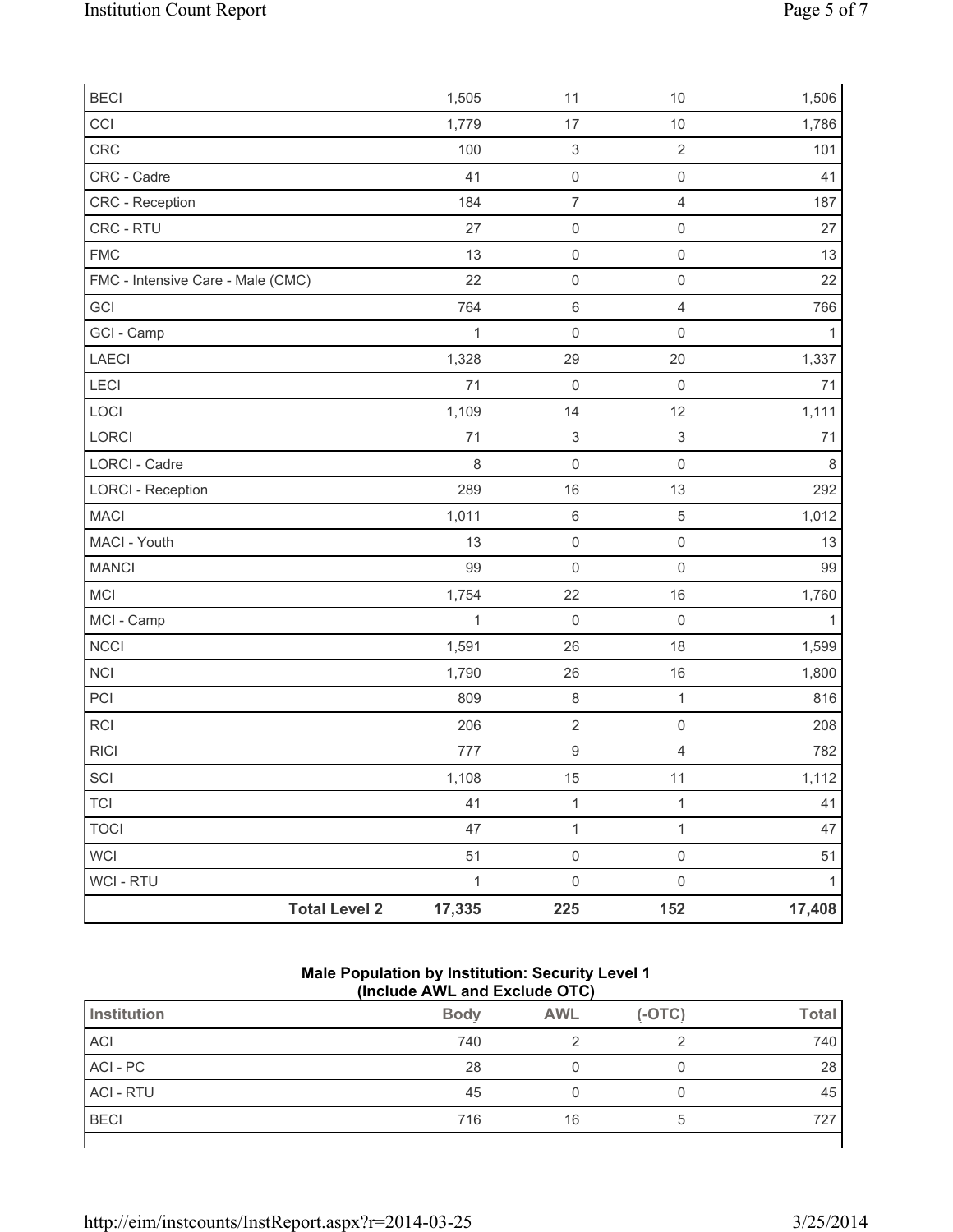| <b>Total Level 1</b>              | 15,553           | 176                 | 100                       | 15,629           |
|-----------------------------------|------------------|---------------------|---------------------------|------------------|
| TCI - Camp                        | 437              | $\mathsf{O}\xspace$ | $\mathsf 0$               | 437              |
| <b>TCI</b>                        | 46               | $\overline{7}$      | $\sqrt{3}$                | 50               |
| SCI                               | 990              | $\mathbf{1}$        | $\mathbf{1}$              | 990              |
| <b>RICI</b>                       | 1,726            | 23                  | 15                        | 1,734            |
| PCI                               | 1,245            | 24                  | 12                        | 1,257            |
| <b>OSP</b>                        | $6\,$            | $\mathsf{O}\xspace$ | $\mathsf 0$               | 6                |
| NCI                               | 722              | $\boldsymbol{7}$    | $\sqrt{2}$                | 727              |
| NCCI - Camp                       | 370              | $\mathsf{O}\xspace$ | $\mathsf{O}\xspace$       | 370              |
| <b>NCCI</b>                       | 705              | $\boldsymbol{9}$    | $\,$ 5 $\,$               | 709              |
| MCI - Camp                        | 370              | $\mathsf{O}\xspace$ | $\mathsf{O}\xspace$       | 370              |
| MCI                               | 456              | $\,6\,$             | 1                         | 461              |
| MANCI - Camp                      | 402              | $\mathbf{1}$        | 1                         | 402              |
| <b>MANCI</b>                      | 15               | $\sqrt{5}$          | $\ensuremath{\mathsf{3}}$ | 17               |
| MACI - Minimum                    | 1,403            | 18                  | 12                        | 1,409            |
| <b>LORCI - Reception</b>          | 200              | 15                  | 11                        | 204              |
| <b>LORCI - Cadre</b>              | 8                | $\mathbf 0$         | $\mathbf 0$               | 8                |
| LORCI                             | 41               | $\overline{4}$      | 3                         | 42               |
| LOCI                              | 1,154            | 11                  | $\overline{7}$            | 1,158            |
| LECI - Camp                       | 183              | $\mathsf{O}\xspace$ | $\mathsf{O}\xspace$       | 183              |
| LECI                              | 19               | $\mathbf{1}$        | $\mathbf{1}$              | 19               |
| LAECI                             | 453              | $\,6$               | 5                         | 454              |
| <b>GCI-RTU</b>                    | 1                | $\mathsf{O}\xspace$ | $\mathbf 0$               | $\mathbf{1}$     |
| GCI - Camp                        | 744              | $\mathsf{O}\xspace$ | $\mathbf 0$               | 744              |
| GCI                               | 472              | 10                  | 6                         | 476              |
| FMC - Intensive Care - Male (CMC) | $\boldsymbol{9}$ | $\mathsf{O}\xspace$ | $\mathsf{O}\xspace$       | $\boldsymbol{9}$ |
| <b>FMC</b>                        | 341              | $\mathbf{1}$        | $\mathsf{O}\xspace$       | 342              |
| CRC - RTU                         | $\overline{7}$   | $\mathsf{O}\xspace$ | $\mathsf 0$               | $\overline{7}$   |
| CRC - Reception                   | 125              | $\mathbf 5$         | $\overline{4}$            | 126              |
| CRC - Cadre                       | $\overline{7}$   | $\mathsf{O}\xspace$ | $\mathsf{O}\xspace$       | 7                |
| CRC                               | 44               | $\mathbf 1$         | $\mathbf{1}$              | 44               |
| CCI                               | 847              | $\mathsf 3$         | $\mathsf{O}\xspace$       | 850              |
| <b>BECI - Camp</b>                | 476              | $\mathsf{O}\xspace$ | $\mathsf{O}\xspace$       | 476              |

| <b>High Offender ID's</b>        |         |  |  |  |
|----------------------------------|---------|--|--|--|
| Correctional Reception Center:   | A699225 |  |  |  |
| Lorain Correctional Institution: | A685926 |  |  |  |
| Ohio Reformatory for Women:      | W089012 |  |  |  |